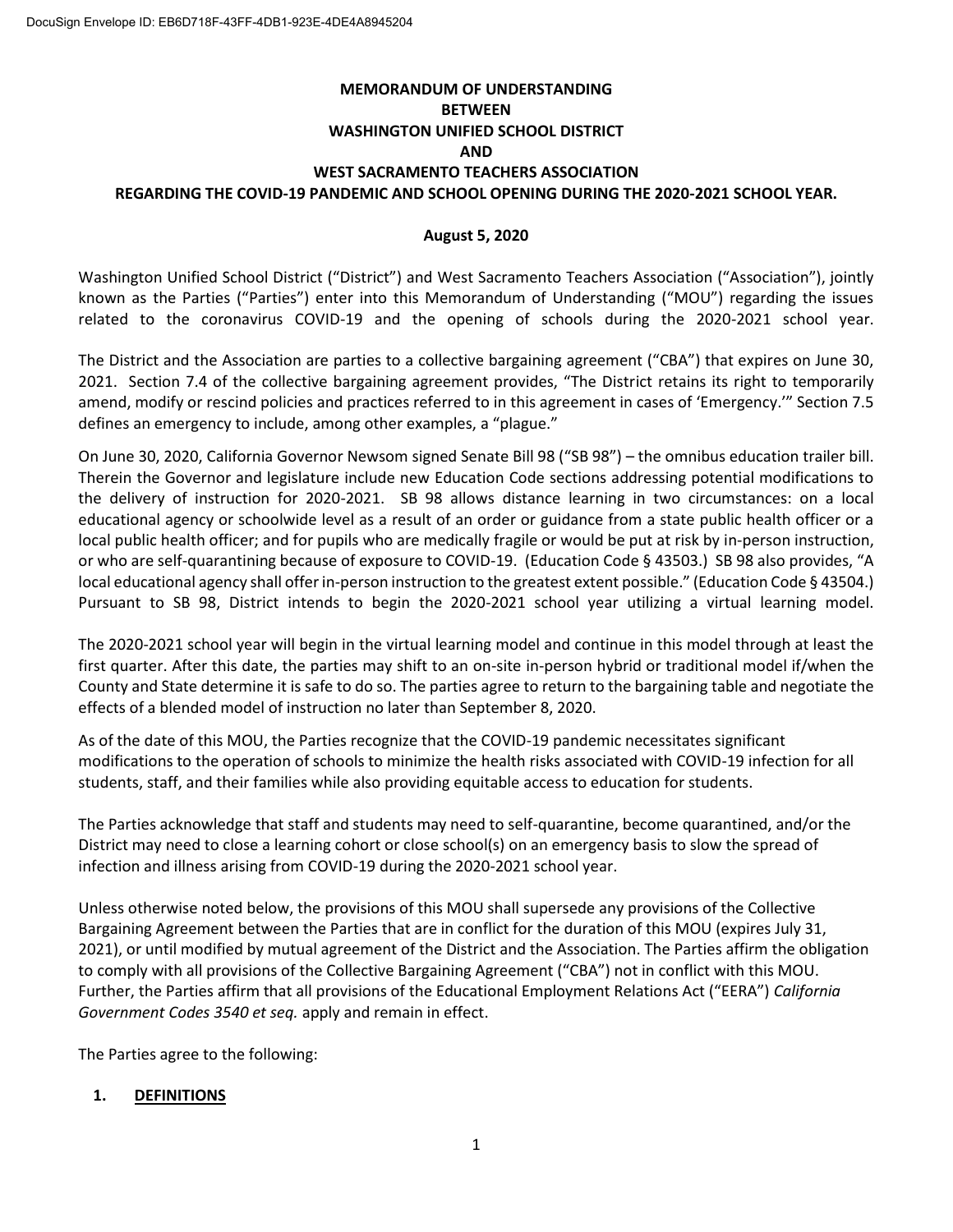- 1.1. "Classroom" is any academic, learning, assessment, or instructional space used by students, certificated, classified, parents, administrators, or other adults on a school campus. This applies to both indoor and outdoor learning spaces, and includes libraries, computer or scientific laboratories, study halls, or any other common space on a school campus.
- 1.2. "Common Equipment" is any school equipment or structures that is designed to be used or shared by more than one individual. This includes, but is not limited to, technology, books, computers, recess/playground equipment, physical education equipment, pens, pencils, etc.
- 1.3. "Common Space" is any indoor or outdoor space on a school campus designed or commonly used by more than one group of individuals. This includes, but is not limited to, school offices, nurse stations, playgrounds, blacktops, quads or outdoor gathering spaces, hallways, bathrooms, etc.
- 1.4. "Face Coverings" cloth face coverings, face shields with neck guards, or masks as recommended by federal, state, and local public health guidance.
- 1.5. "Physical Distancing" also known as social distancing to help decrease the spread of the virus by increasing the space between people and reducing the number of different people with whom a person interacts.
- 1.6. "In Person Learning" any form of instructional interaction that occurs "in-person" and in real time between teachers and students or among colleagues and peers. This includes any time bargaining unit members are working on site.
- 1.7. "Disinfection" Thermal or chemical destruction of pathogenic and types of microorganisms.
- 1.8. "Asynchronous Instruction" is a general term used to describe forms of education, instruction, and learning that do not occur in the same place or at the same time.
- 1.9. "Synchronous Instruction" is a general term used to describe forms of education, instruction, and learning that occur at the same time, but not in the same place.
- 1.10. "Interaction" refers to interaction with bargaining unit members and the students' peers for the purpose of instruction, progress monitoring, and maintaining school connectedness. This interaction may take the form of internet or telephonic communication or by other means permissible under public health orders.

## 2. **FACE COVERINGS IN THE VIRTUAL MODEL**

- 2.1. The District shall provide face coverings to all bargaining unit members and students for every day that bargaining unit members or students report to school sites.
- 2.2. In-lieu of using District-provided face coverings, bargaining unit members may bring their own face coverings so long as the face coverings comply with public health guidelines and provide equivalent protection to the face coverings provided by the District.
- 2.3. Bargaining unit members shall not be required to bring their own face coverings, and no bargaining unit member shall be disciplined or evaluated negatively for not bringing their own face coverings.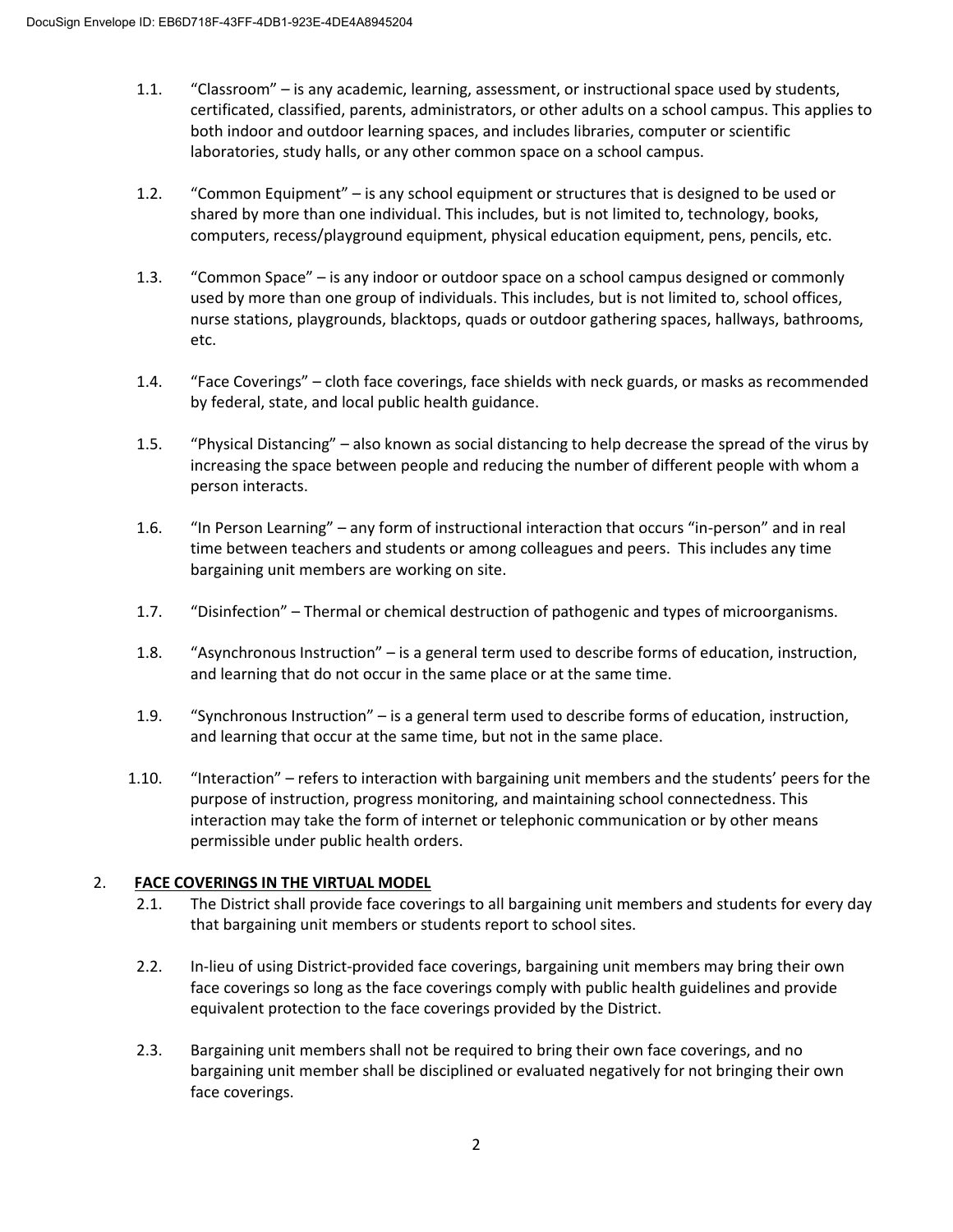2.4. Bargaining unit members shall be notified by 5 pm via email if the site is unable to provide a face covering the following work day. Bargaining unit members who cannot provide their own face covering shall work remotely until sufficient face coverings are available at their work site.

## **2.5. Face Covering Requirements**

- 2.5.1. Face coverings are required to be worn properly at all times by all individuals on a school campus indoors or outdoors (except when alone in a personal work area, office, or classroom). When leaving individual spaces and entering or passing in common areas, staff must wear face coverings at this time. The expectations regarding face coverings and safety protocols will be presented to the staff during the District's safety training. This applies to all staff, all students in grades 3-12, all administrators, and any visitors on campus over two years of age. Students in grade Preschool-2 shall be strongly encouraged to wear face coverings. Before the beginning of the school year, the District shall develop and share with staff a plan to address students in grades 3-12, and others who are not in compliance with the face covering requirements. In addition, this plan will be communicated to students and families prior to being allowed access to district facilities.
	- 2.5.1.1. Face coverings shall not be required for students or staff if there is a medical or behavioral contraindication verified in writing from a medical professional or behavioral specialist.
- 2.5.2. Bargaining unit members who cannot wear a mask should contact the Human Resources department.
- 2.5.3. The District will notify applicable bargaining unit members working with a student, who is exempt from wearing a face covering. The District shall provide the bargaining unit members with an N95 mask.
- 2.5.4. An N95 mask shall be provided to bargaining unit members caring for individuals who get sick at the worksite with possible symptoms of COVID-19 illness.

## **2.6. Hand Washing Requirements**

- 2.6.1. The Parties recognize that frequent hand washing for a minimum of 20 seconds minimizes the spread of COVID-19.
- 2.6.2. All individuals shall be required to wash their hands or use CDPH approved hand sanitizer upon entering district sites and every time a classroom is entered.
- 2.6.3. The District shall comply with the following hand washing requirements:
	- 2.6.3.1. Every room with a sink shall be stocked with soap, paper towels, and CDPH approved hand sanitizer.
	- 2.6.3.2. Every classroom shall be provided CDPH approved hand sanitizer.
	- 2.6.3.3. Non-classroom workspaces and common spaces shall be provided CDPH approved hand sanitizer.
	- 2.6.3.4. Hand sanitizer or portable hand washing stations shall be provided at each ingress and egress point on a school campus.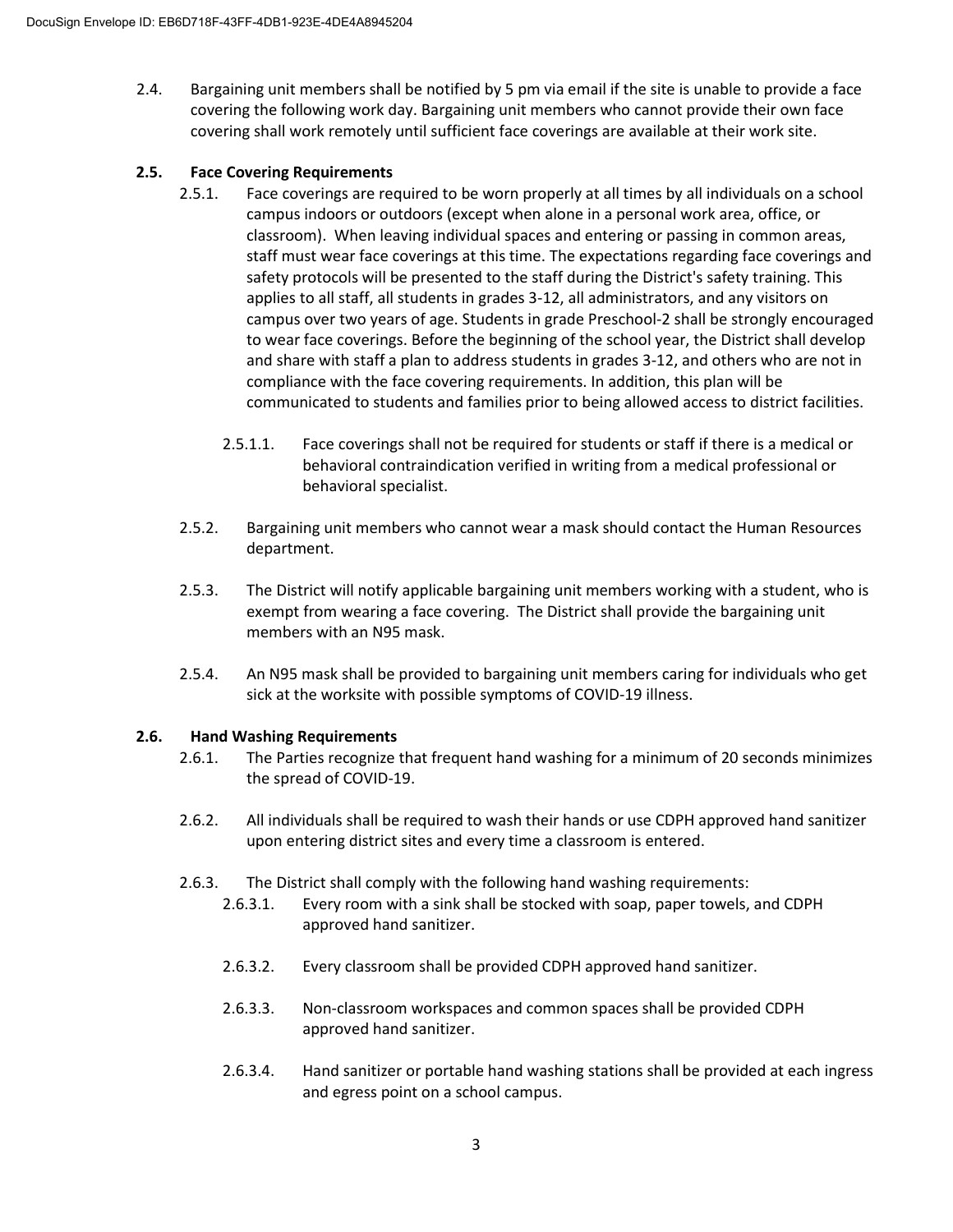2.6.3.5. All hand washing/hand sanitizing supplies noted above or otherwise provided shall be checked and restocked immediately as needed *and* prior to the beginning of each day that staff or students are on campus.

## **3. SAFETY PROTOCOLS IN THE VIRTUAL MODEL**

3.1. The COVID-19 pandemic has caused federal, state, and local public health officers to issue orders and guidance impacting the educational operations of the District in order to minimize health and safety risks associated with COVID-19 infection and illness. As a result of the orders and guidance issued by federal, state, and local public health officers, when any staff or students are on campus during the 2020-2021 school year all of the provisions in sections 2 and 3 shall be followed.

### 3.2. **Safety**

- 3.2.1. The District shall adhere to the COVID-19 guidelines and orders issued by the Centers for Disease Control and Prevention ("CDC"), California Department of Public Health ("CDPH"), California Department of Education ("CDE"), California Department of Industrial Relations Division of Occupational Safety and Health ("Cal/OSHA"), and Yolo County Department of Health and Human Services issued as of the signing of this MOU. These guidelines include but are not limited to: Cleaning and Disinfecting, Physical Distancing, Face Coverings, Hygiene, and Symptom Checks.
- 3.2.2. Where there is a conflict between the various guidelines or orders, the District shall adhere to the most restrictive guidelines or orders in order to minimize potential health and safety risks for all bargaining unit members, students, and their families.
- 3.2.3. The Parties agree to meet as soon as possible to negotiate the impact and effects of any revisions or updates to the guidelines.

### **3.3. Physical Distancing**

### 3.3.1. **Classroom/Academic Learning Spaces**

- 3.3.1.1. The District shall ensure minimum physical distancing of six (6) feet between all student workspaces, between all educator and student workspaces, and between all employee workspaces.
	- 3.3.1.1.1. All bargaining unit members' workspaces shall be measured and marked to maintain the physical distancing requirement prior to the start of inperson learning.
- 3.3.1.2. No bargaining unit member shall be directed to violate the six (6) feet of physical distancing requirement.
- 3.3.1.3. Physical distancing will be required for all staff, all students in grades Preschool-12, all administrators, and any visitors. Before the beginning of the school year, the District shall develop and share with staff a plan to address students and others who are not in compliance with physical distancing requirements. In addition, this plan will be communicated to students and families prior to being allowed access to district facilities.

### 3.3.2. **Breakfast/Lunch/Nutrition Breaks**

3.3.2.1. Physical distancing of six (6) feet shall be maintained between students, between staff and students, and between all staff during their lunch period(s) as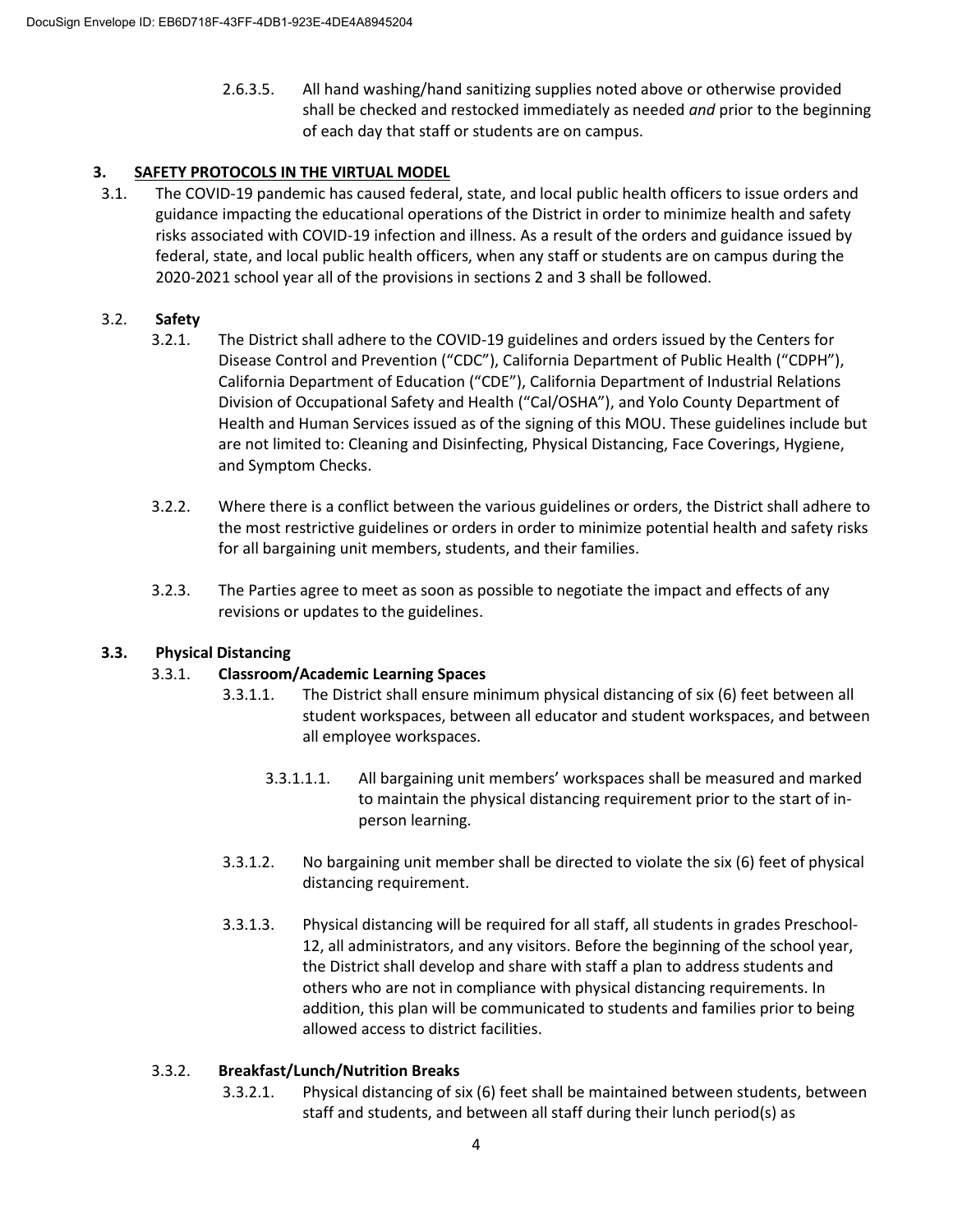practicable.

3.3.2.2. Staff lounge or workroom capacity while maintaining physical distancing requirements shall be determined and posted on all entrances to the staff lounge.

### 3.3.3. **School Ingress and Egress Points**

- 3.3.3.1. Since students, parents, and staff tend to congregate in large groups at access points before and after school:
	- 3.3.3.1.1. School sites shall identify multiple access points to be used for student and parent ingress and egress before and after school.
	- 3.3.3.1.2. Where possible, staff, students, and parents will be assigned an ingress and egress point for use when coming to school for in-person learning.
	- 3.3.3.1.3. Bargaining unit members shall not be assigned to monitor ingress and egress locations in order to minimize the number of different people with whom a bargaining unit member interacts.

### 3.3.4. **Meetings and Gatherings**

3.3.4.1. In-person meetings that require the attendance of a bargaining unit member, shall be held in a virtual setting for the 2020-2021 school year unless it is deemed safe through state safety and health guidelines (including but not limited to, staff meetings, 504s, IEPs, SSTs, professional development, committee meetings, district meetings, staff gatherings, parent meetings, and parent-teacher conferences). If a meeting is scheduled to be conducted in-person, a bargaining unit member may choose to attend the meeting remotely, unless required for specialized support services.

### **3.4. Other Health and Safety Issues**

### 3.4.1. **Daily Cleaning and Disinfecting**

- 3.4.1.1. The District shall ensure that all shared classroom spaces, common spaces, and shared workspaces in use are cleaned and disinfected daily, including but not limited to desks, doorknobs, light switches, faucets, restrooms and other high touch fixtures. The District shall use the safest and most effective disinfectant necessary, as recommended by federal, state, and/or local health officials.
- 3.4.1.2. Daily cleaning and disinfecting as described in Section 3.4.1.1 shall be done by trained custodial personnel. Bargaining unit members shall not be required to perform daily cleaning and disinfecting that falls outside duties reasonably comprehended within bargaining unit job descriptions.
- 3.4.1.3. Upon request of the Association, the District shall provide copies of all Safety Data Sheets ("SDSs") required to be maintained by Cal/OSHA.

### 3.4.2. **Air Ventilation and Filtration**

3.4.2.1. The Parties affirm that public health officials indicate that proper ventilation is necessary to minimize the transmission and infection from COVID-19 especially for individuals in a closed space for extended periods of time by reducing the airborne concentration of the virus and thus the risk of transmission and infection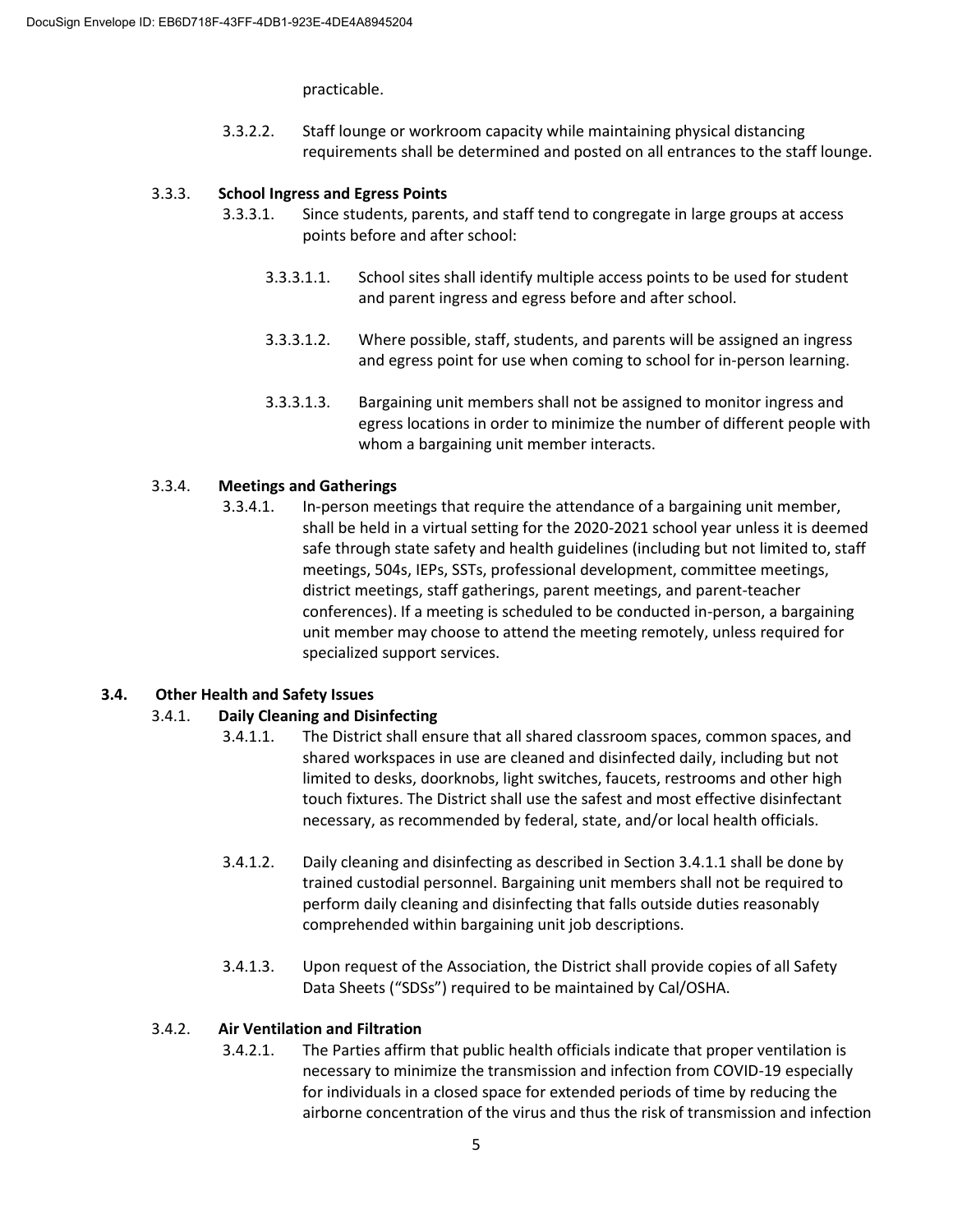of COVID-19 through the air. All locations with functioning windows shall be encouraged to keep them open depending on weather, temperature, or air quality conditions.

- 3.4.2.2. The District shall ensure all HVAC systems operate on the mode which delivers the most fresh air changes per hour, including disabling demand-controlled ventilation, and open outdoor air dampers to 100% as indoor and outdoor conditions safely permit.
- 3.4.2.3. HVAC air filters shall be equipped with appropriately fitted filters and changed at the recommended intervals.
- 3.4.2.4. If an individual tests positive for COVID-19, the District will change all HVAC filters in the airflow system of the specific HVAC machine associated with the spaces the individual occupied.

### 3.4.3. **Health Screening, Testing, Notification, and Contact Tracing**

- 3.4.3.1. The District shall ensure that all students, employees, and visitors are checked daily for symptoms associated with COVID-19 infection prior to entering school including temperature checks.
	- 3.4.3.1.1. Bargaining unit members will not be responsible for performing these daily symptom checks. However, nurses may oversee the health screenings.
	- 3.4.3.1.2. Health screening, testing, notification, and quarantine protocols and procedures will be created prior to the beginning of the school year.
	- 3.4.3.1.3. All students and staff will be trained on these protocols and procedures.
- 3.4.3.2. Staff and students with any symptoms consistent with COVID-19 or who have had close contact with a person with COVID-19 shall be sent home or sent to an isolation room on site pending travel home or to a medical facility.
- 3.4.3.3. Upon notification that an employee or student has been infected with COVID-19, the District shall initiate contact tracing procedures in conjunction with the Yolo County Department of Health and Human Services. All persons who may have come in contact with the infected individual shall be notified. The District shall notify the Association President of the location(s) where the infected individual was present on the school campus during the suspected incubation/active infection period.

## **4. VIRTUAL LEARNING MODEL**

4.1. Consistent with *Education Code Section 43503* as amended by SB98*,* if as a result of the orders and guidelines issued by federal, state, or local public health officers, the District is unable to provide a safe and healthy in-person learning environment for all students as required in Sections 2 and 4, virtual learning may be offered for students on either a hybrid model combining in-person learning and virtual learning or a total virtual learning model of instruction. Regardless of the District's ability to operate inperson learning according to Sections 2 and 4, virtual learning is permitted five days per week for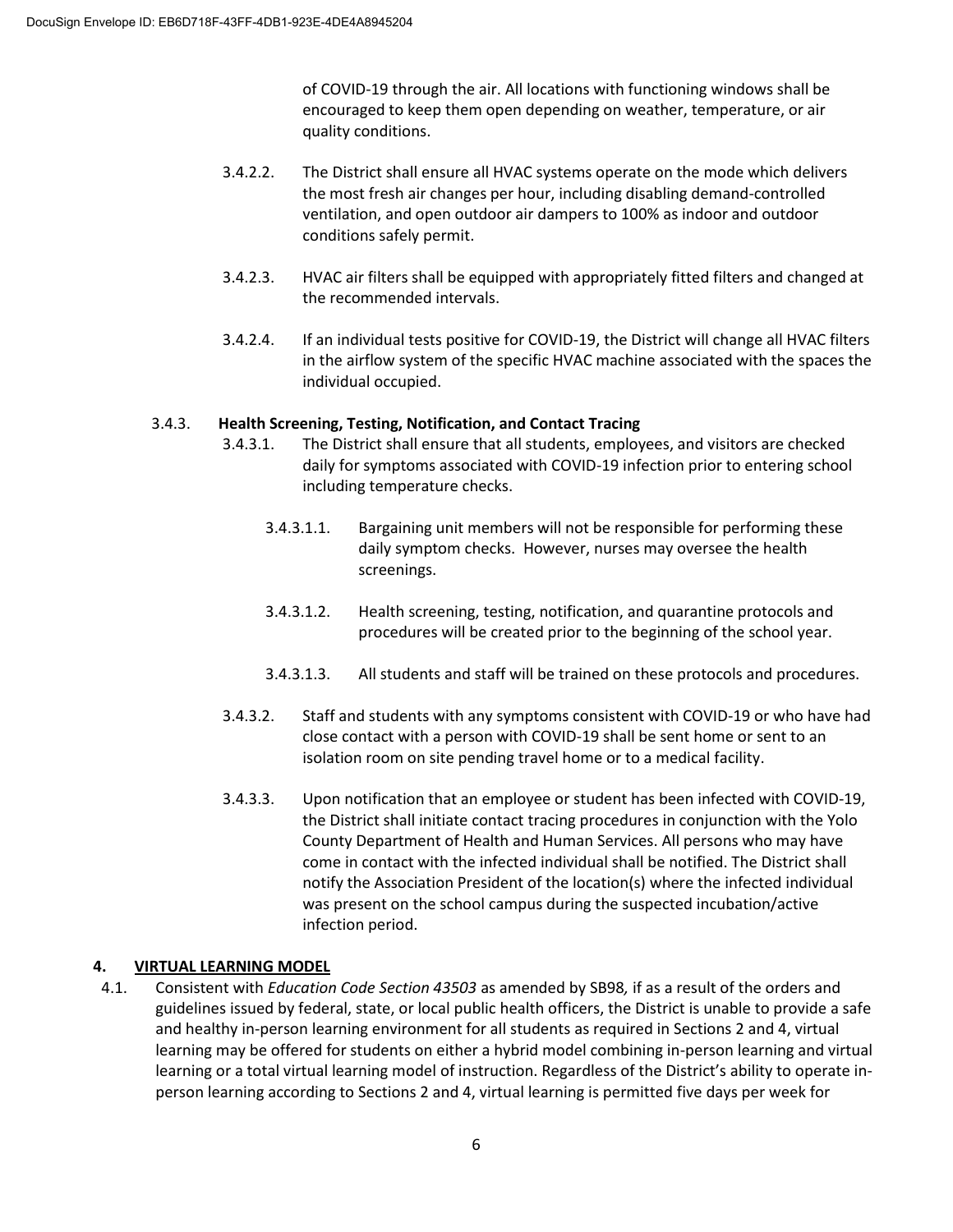students who are medically fragile or would be put at risk by in-person learning instruction, or who are self-quarantining because of exposure to COVID-19.

4.1.1. The Parties affirm that the District shall offer in-person instruction to the greatest extent possible while also maintaining a safe and healthy learning environment for all students, educators, and their families. This is done consistently with the provisions of this MOU.

### **4.2. Virtual Learning**

- 4.2.1. The 2020-2021 school year will begin in the virtual learning model and continue in this model through at least the first quarter. After this date, the parties may shift to an on-site in-person hybrid or traditional model if/when the County and State determine it is safe to do so. The parties agree to return to the bargaining table and negotiate the effects of a blended model of instruction no later than September 8, 2020.
	- 4.2.1.1. The District shall provide five (5) working days of advance notification to all bargaining unit members to prepare for a safe return when any transition to inperson learning occurs.
- 4.2.2. All students will receive synchronous *or* a combination of synchronous and asynchronous instruction and content five (5) days per week through virtual learning. All live virtual sessions (i.e., Zoom, Google Meet) shall be supervised by a bargaining unit member, administrator, or support staff. Teachers shall supervise and shall be available for live student interaction during all instructional blocks/periods. These virtual sessions will be accessible to site administrators to support teaching and learning.
	- 4.2.2.1. All content shall be aligned to grade level standards that is provided at a level of quality and intellectual challenge substantially equivalent to in-person instruction.
	- 4.2.2.2. All students will receive daily live interaction with certificated employees and peers for purposes of instruction, progress monitoring, and maintaining school connectedness. This interaction may take the form of internet or telephonic communication, or by other means permissible under public health orders and consistent with this MOU.
		- 4.2.2.2.1. This daily live interaction shall be designed by the classroom teacher to meet the needs of students.
		- 4.2.2.2.2. An instructional schedule will be published weekly by each grade level, preschool through fifth grade. A common template for these instructional schedules will be provided by the District. Students in grade 6-12 will follow their individual class schedule for their school site.
		- 4.2.2.2.3. If daily live interaction is not feasible as part of regular instruction, the District shall develop an alternative plan in consultation with and based on meaningful input from students, parents, bargaining unit members, and site administrators.
- 4.2.3. The District shall ensure equitable access to education for all students and shall confirm and/or make provisions so that all pupils have adequate access to connectivity and technological devices to participate in the educational program and complete assigned work.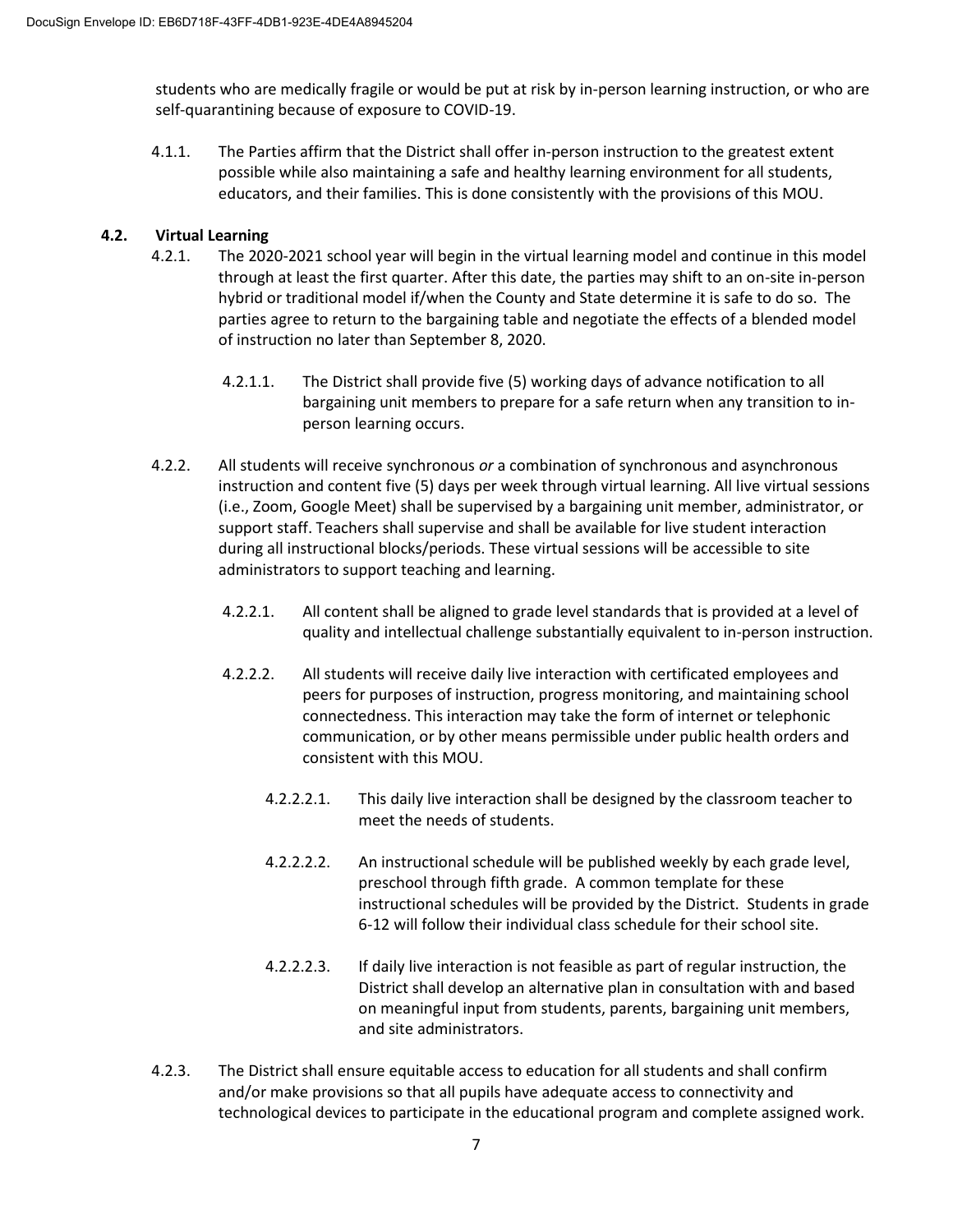- 4.2.4. The Administration, in consultation with, the classroom teacher, guardians, and students, shall collaborate to provide academic and other supports in virtual learning that are designed to address the needs of pupils who are not performing at grade level, or need support in other areas, such as English learners, pupils with exceptional needs, pupils in foster care or experiencing homelessness, and pupils requiring mental health supports.
	- 4.2.4.1. In order to ensure equitable access to the educational program and academic and other supports, the District may choose to provide additional virtual learning opportunities outside the teacher duty day for the students described in section 4.2.3. Bargaining unit members will be paid at the Hourly Instruction Rate (IR) when providing standard based instruction to students. Other after hours interactions will be paid at the Other Hourly Assignment (OHA) rate.
	- 4.2.4.2. In order to provide equitable access to the educational program, special education and other related services, for pupils with an individualized education plan (IEP), the District shall ensure that all IEPs can be executed in a virtual learning environment to the extent possible. If it is determined by the IEP team that a student should remain in an in-person learning environment for all instructional days, the District shall offer in-person learning so long as all safety protocols are followed. If bargaining unit members are working with students inperson who are exempt from wearing a face covering, that member shall be provided N95 masks and physical barriers as needed.
- 4.2.5. Bargaining unit members shall determine the means and methods for providing virtual learning based on appropriate standards-based instruction, their resources, and their students' abilities to access the curriculum. Bargaining unit members shall be responsible for planning appropriate standards-based instruction, responding to parents and students in a timely manner, supporting diverse learners, building rapport and connections with students, regularly monitoring student work completion and participation, providing students feedback, and reporting non-participation to the site administrator for additional outreach and followup.
- 4.2.6. Bargaining unit members are expected to work and be available during their work hours, 8:00 am – 2:30 pm on workdays. To provide students and parents with consistency and to avoid conflicts, academic support/interactive instruction shall be scheduled during the same times each week. Bargaining unit members shall have time each week designated to provide student support, feedback, and clarification. This may be conducted via phone, email, and/or other virtual platforms.
- 4.2.7. Interactive instruction should include content that requires student interaction with their teacher/classmates, content that engages a student in making a response, content that engages students in a visual way, and allows the bargaining unit member opportunities to provide the student encouragement and feedback.
- 4.2.8. Bargaining unit members providing service in a total (non-hybrid) virtual learning model may work from their primary assigned classroom/office workspace or remotely during school hours indicated in this MOU. If working on site, bargaining unit members shall be responsible for following all safety and health requirements in Sections 2 and 3 of this MOU, and shall notify site administration of their presence as per district protocol.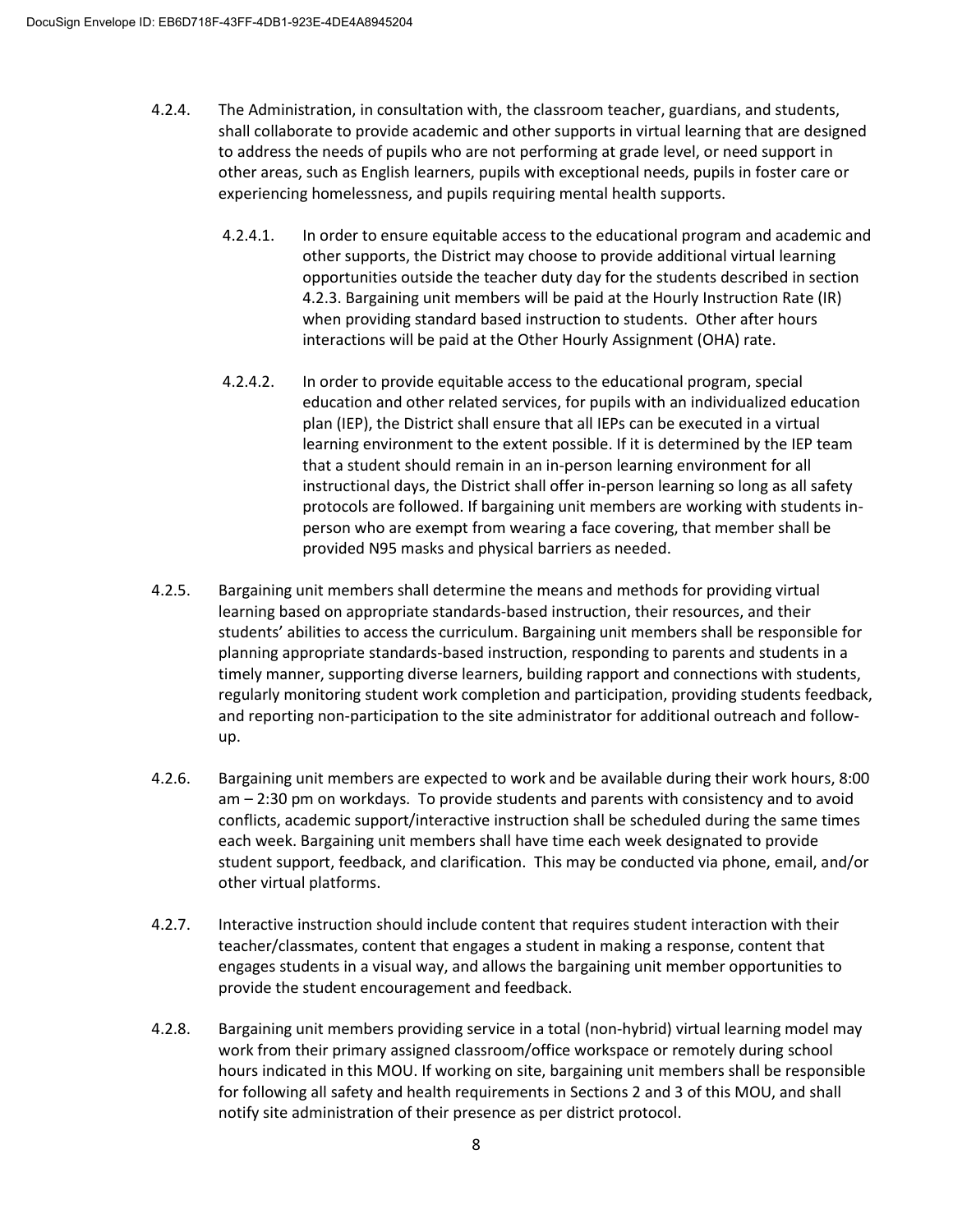- 4.2.8.1. Bargaining unit members who work remotely shall comply with all district policies, administrative regulations, work schedules, and job assignments. Bargaining unit members working remotely shall do so within regular work hours established for the position. Bargaining unit members working remotely are expected to conduct their work in a location that is safe and free of obstructions, hazards, and distractions. Such employees shall report to their supervisor of any serious injury or illness occurring in the home workspace or in connection with their employment as soon as practically possible in accordance with Board policy.
- 4.2.8.2. Bargaining unit members shall notify their supervisor and enter their time in the electronic management system when unable to perform work assignments due to illness or other unforeseen circumstances.
- 4.2.8.3. Bargaining unit members shall use caution in accessing the Internet from public locations and in accessing information from networks outside of the district in order to safeguard confidential information. Work done at a remote work location is considered official public business. District records and communications shall be retained and safeguarded against damage or loss, and shall be kept confidential or made accessible to the District in accordance with law.
- 4.2.8.4. Bargaining unit members shall be responsible for maintaining and protecting equipment on loan from the district and shall adhere to the district's Acceptable Use Agreement.
- 4.2.8.5. Any bargaining unit members working remotely shall be available during work hours, 8:00 am – 2:30 pm to the bargaining unit member's supervisor and other staff, students, and parents/guardians as appropriate, via email, phone, or other means.
- 4.2.8.6. Repeated lack of responsiveness and failure to comply with any of the expectations listed above on the part of a bargaining unit member may result in progressive discipline and possible termination of remote work arrangements which are subject to the negotiated process found in Article 21 of the current CBA.
- 4.2.9. Any *recording* of live/synchronous virtual instruction is required to have the consent of the parent, teacher, and the principal.
- 4.2.10. The District shall provide all bargaining unit members the necessary equipment and supplies in order to provide virtual learning and any other items normally provided during in-person learning.
	- 4.2.10.1. The District shall be responsible for the initial distribution of adopted curriculum, Chromebooks, and materials prior to the implementation of a virtual learning model and/or a change in courses.
	- 4.2.10.2. If a bargaining unit member later chooses to provide teacher made printed materials, adopted curriculum, or supplies to students, bargaining unit members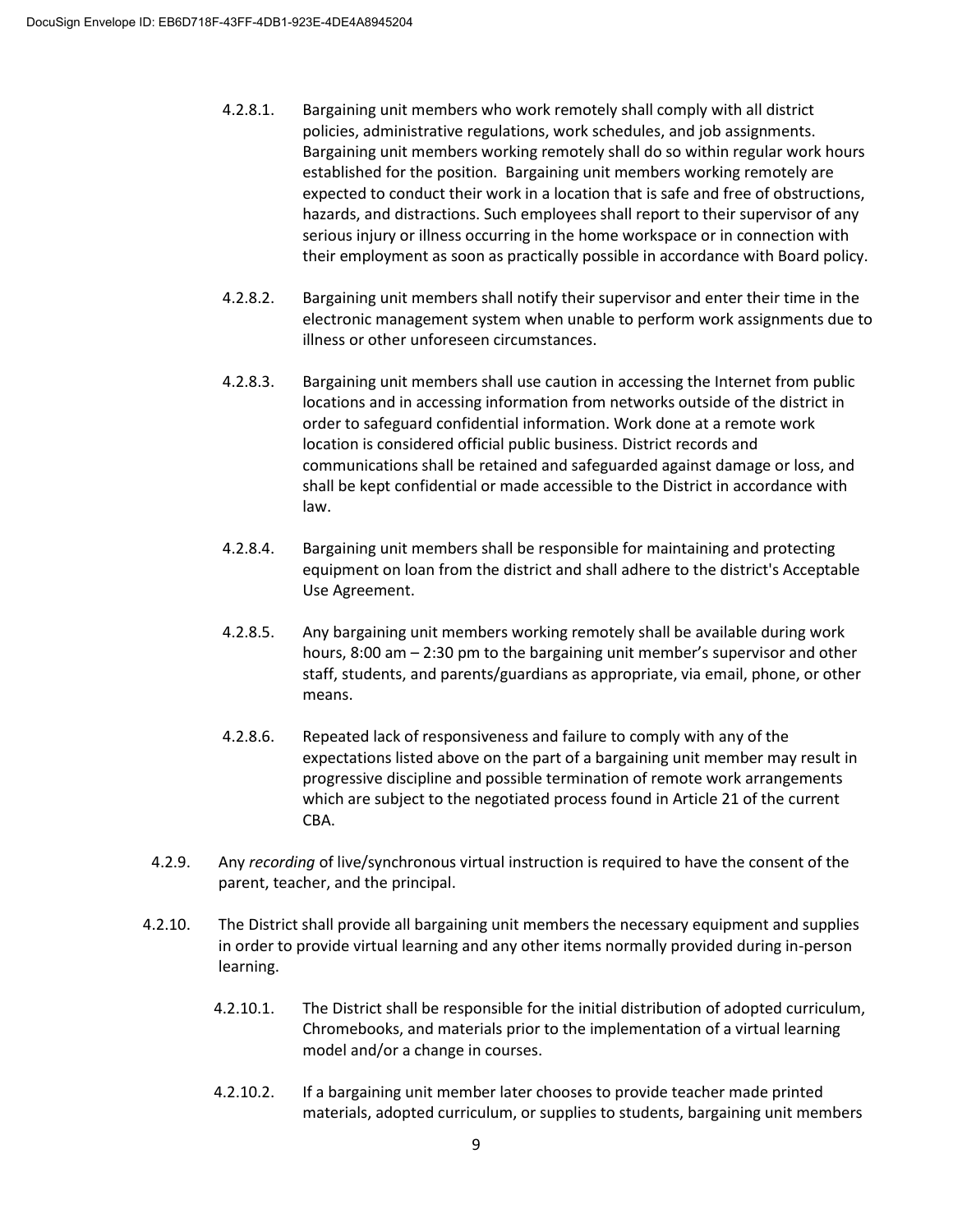will work with site administration to schedule the distribution of such materials to students.

#### 4.2.11. **Instruction**

- 4.2.11.1. According to Education Code 43501 as amended by SB98 the minimum daily instructional minutes for grades TK-K (180 daily minutes), 1-3 (230 daily minutes), 4-12 (240 daily minutes), and Continuation High School (180 daily minutes) are in effect for the 2020-2021 school year. Daily instructional minutes in a Hybrid Model, any in-person learning student schedules and any virtual learning student schedules shall only require the minimum instructional minutes. The bargaining unit member workday shall be as described in this MOU. This will permit classroom teachers more time to provide instruction to both in-person and virtual learning students. Draft schedules are attached to demonstrate the instructional minutes.
	- 4.2.11.1.1. Virtual learning, academic content, classwork, independent work, assignments, projects, synchronous instruction, asynchronous instruction, or live interaction shall all be combined to meet the daily minimum minutes per grade level. Daily lesson plans, assessments, and instructional methodologies shall be used to support student learning.

### 4.2.12. **Virtual Learning Accountability Requirements**

- 4.2.12.1. The District shall provide a tracking system to document daily participation for each pupil on each school day, in whole or in part, for which virtual learning is provided. A pupil who does not participate in virtual learning when assigned to do so shall be documented as absent by the virtual learning teacher.
	- 4.2.12.1.1. Evidence of daily student participation in virtual learning shall be obtained using:
		- 4.2.12.1.1.1. evidence of participation in online activities;
		- 4.2.12.1.1.2. completion of regular assignments and/or assessments; and
		- 4.2.12.1.1.3. contacts between employees of the District and pupils or parents or guardians.
- 4.2.12.2. The District shall oversee that the weekly engagement record is completed for each pupil documenting synchronous or asynchronous instruction for each whole or partial day of virtual learning, verifying daily participation, and tracking assignments.
- 4.2.12.3. Site administrators or support staff shall make contact with the pupil's parents or guardians pursuant to the requirements of *Education Code Sections 43504(f)* for pupils who are absent from virtual learning for more than three school days or 60% of the instructional days in a school week. Bargaining unit members and support staff shall collaborate with site administrators to provide tiered reengagement strategies.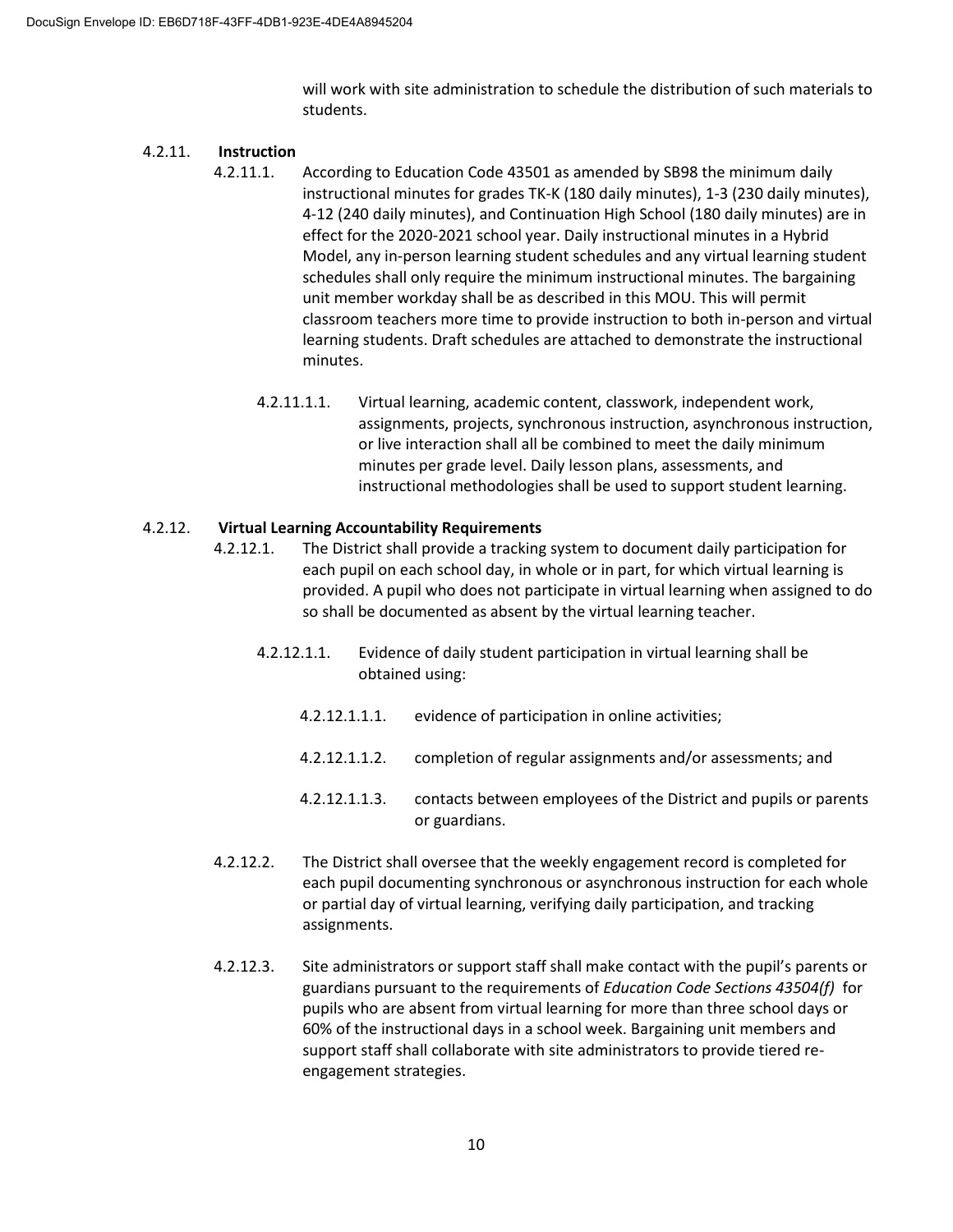4.2.12.4. Classroom teachers shall regularly communicate with parents and guardians regarding a pupil's academic progress consistent with established practices and procedures for traditional in-person learning.

## 4.2.13. **Technology**

- 4.2.13.1. In the event that technology is not available and/or functioning, the bargaining unit member(s) will notify their site administrator.
- 4.2.13.2. The district shall continue to provide a system for replacing defective/broken equipment for both staff and students in a timely manner.
- 4.2.13.3. When bargaining unit members are unable to provide technology support to students, bargaining unit members shall refer parents/guardians to submit school site technology support requests to designated support staff in order to resolve technology issues when needed.
- 4.2.13.4. Bargaining unit members shall not be liable for unintentional damage to District equipment.

### **4.3. Non Instructional Duties**

- 4.3.1. PLT and/or Planning Time shall occur on a daily basis as exemplified on the attached schedule.
	- 4.3.1.1. Site staff/PLT meetings will be held on Thursdays during PLT and Planning Time. Sites will hold not more than two (2) staff meetings per month. Site administration will provide an agenda prior to the meeting.
	- 4.3.1.2. Grade level/department PLT will be held on Tuesdays during PLT and Planning Time.
	- 4.3.1.3. Professional learning time on Wednesdays will follow the calendar adopted on 7/29/2020.
	- 4.3.1.4. Mondays and Fridays Planning Time will be reserved for bargaining unit members to plan for virtual learning.
- 4.3.2. There shall be one grade level chairperson for each grade level TK/K through Grade 5, districtwide. When a TK/K-5 Chairperson is selected via application and appointed by the Educational Services Department, compensation will be at \$3500 per chairperson.

### **4.4. In-Person Adjunct Duties, Committee Assignments, or Extra Duty Work**

4.4.1. Any and all in-person adjunct duties, committee assignments, or extra-duty positions shall be postponed unless such duties, assignments, or positions can be reasonably performed in a virtual setting.

### **4.5. Back to School Night, Open House, and Other Ceremonies**

4.5.1. Back-To-School Night, Open House, and in-person Promotion/Graduation meetings or Ceremonies shall be held in a virtual setting for the 2020-2021 school year until it is deemed safe through County and State safety and health guidelines.

### 4.6. **Parent Conferences (Grade TK-8)**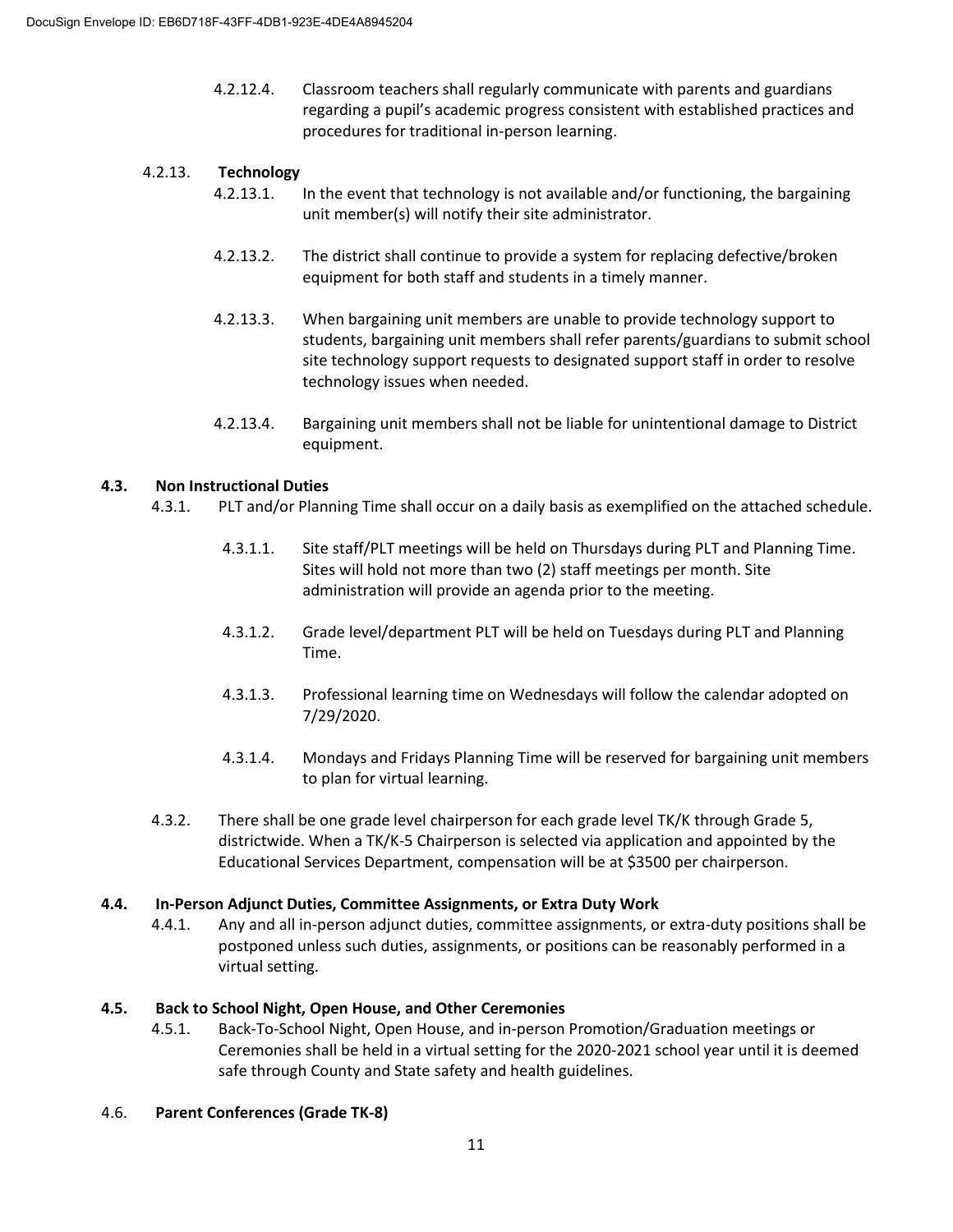- 4.6.1. Parent conferences shall be held in a virtual setting for the 2020-2021 school year until it is deemed safe through County and State safety and health guidelines.
	- 4.6.1.1. Grades TK-5: Fall parent conferences will be held from September 21, 2020 through October 2, 2020. Teachers will schedule conferences with parents over a two week period. During this two week period, all other meetings shall be cancelled.
	- 4.6.1.2. Grades 6-8: Due to the large number of student contacts, grades 6-8 parent conference procedures will prioritize at-risk students and parent requests for conferences. These procedures will be determined in accordance with Article 14.12.1.2 of the current CBA.
		- 4.6.1.2.1. Fall parent conferences will be held from September 21, 2020 through October 2, 2020. Teachers will schedule conferences with parents over a two week period. During this two week period, all other meetings shall be cancelled.

### **5. SUBSTITUTE COVERAGE IN THE VIRTUAL MODEL**

### 5.1. **Virtual Learning**

- 5.1.1. In the event a virtual class is without a teacher or a substitute teacher, the school site administrator will seek volunteers from the bargaining unit who are not primarily assigned to teach, in order to provide any necessary instructional minutes to students, to provide daily live interaction, or to assist students as needed. A bargaining unit member assigned to fulltime virtual learning may volunteer to temporarily cover the additional workload so long as the work can still be provided within their regular workday described in this MOU. Bargaining unit members will be compensated in accordance with Article 17.11 of the current CBA.
- 5.1.2. If no certificated bargaining unit member is available to provide substitute teaching coverage, the virtual classroom may be instructed by an administrator until such time as a bargaining unit member or certificated substitute teacher becomes available. Classified employees shall not substitute teach a virtual class but may be used to assist students already assigned work by their regular classroom teacher.

### **6. LEAVES**

- 6.1. Bargaining unit members continue to have all leave rights as provided in Article 11 Leaves of the current CBA.
- 6.2. Bargaining unit members who have exhausted accumulated sick leave and require additional leave for COVID-19 illness and quarantine, may access extended sick leave and catastrophic leave as provided in Article 11 - Leaves of the current CBA.
- 6.3. Bargaining unit members who are placed on quarantine by a physician or county medical agency, due to suspected illness or exposure to COVID-19, and cannot work, may access leave as provided in Article 11 - Leaves of the current CBA and available through the Federal Families First Coronavirus Response Act ("FFCRA"), and where eligible available through and subsequently enacted California or federal leave law. (Please see attached Department of Labor poster for clarification of the FFCRA) The District will pay a bargaining unit member's full salary regardless of per diem pay limits in the FFCRA.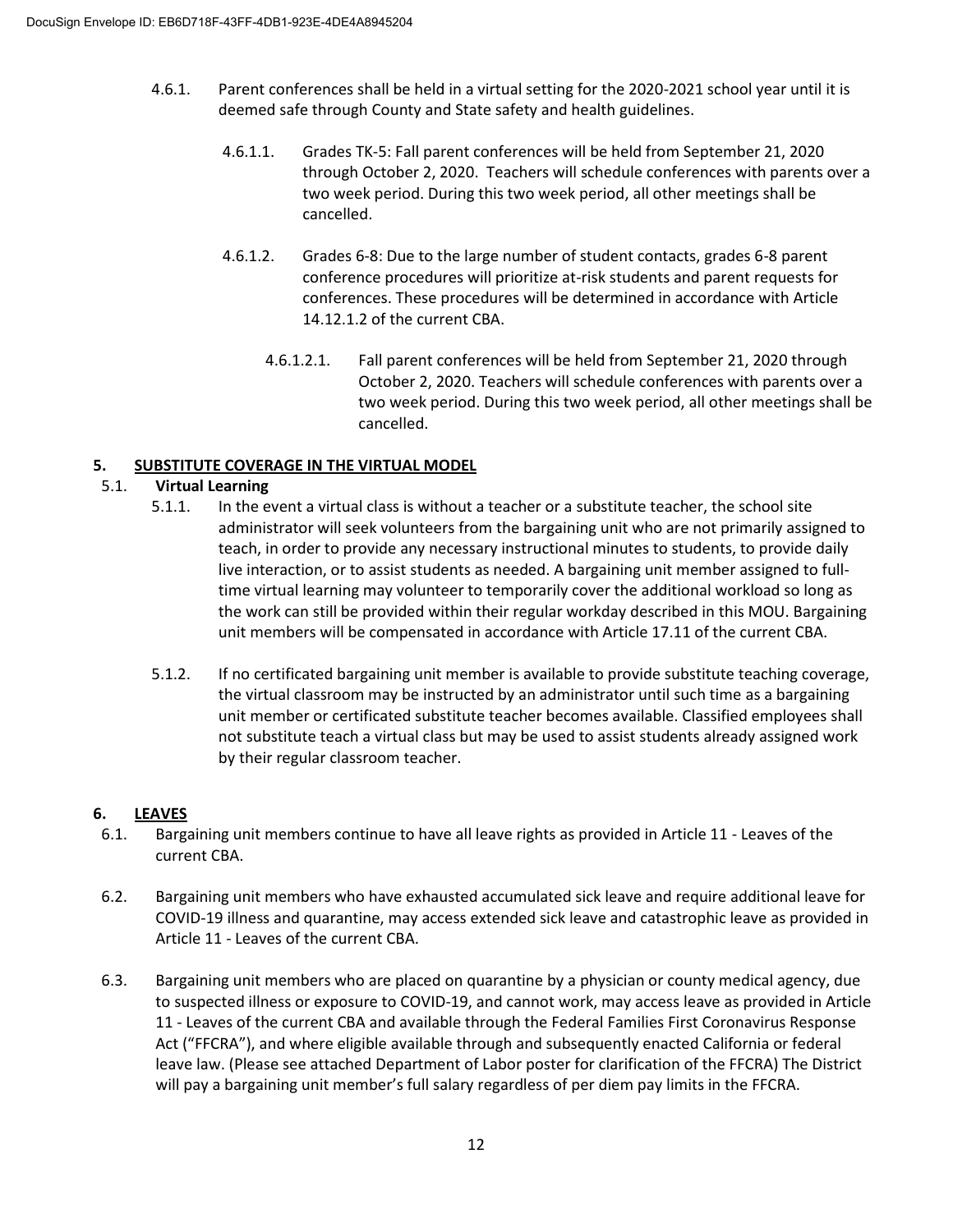- 6.3.1. If a bargaining unit member has exhausted their FFCRA benefits and is required to quarantine due to a worksite exposure, the bargaining unit member will not be required to use their personal sick leave. The District will pay their full benefits during this time while they perform their virtual work duties. If the bargaining unit member is unable to perform these duties due to contracting COVID-19 from their work exposure, they shall submit a Workers' Compensation claim within one (1) business day or as soon as possible.
- 6.4. Bargaining unit members continue to have the rights provided under Labor Code section 230.8 in order to address child care and/or school emergencies caused by coronavirus-related concerns. Per Labor Code section 230.8 (b) (1), this leave is to be coordinated with leaves provided in the current CBA as specified.

## 6.5. **Industrial Accident Leave/Workers' Compensation**

6.5.1. All provisions of the current CBA pertaining to Industrial Accident Leave and/or Workers' Compensation remain in effect.

## **7. TRANSFERS AND ASSIGNMENTS**

- 7.1. The District shall post and notify all bargaining unit members of remote assignment vacancies via district email. Vacancies shall also be posted on the District website. The vacancy shall contain the title and brief description of the position, the credential requirements for the position, and a closing date which is at least seven (7) calendar days following the posting date.
- 7.2. The bargaining unit member's request for a virtual learning remote work assignment must be submitted via email but shall not require the submission of credentials or other attachments. The request may include the reasons for the bargaining unit member's request, including that they are seeking the virtual learning remote work assignment because either they or someone in their household is at high risk for infection and illness associated with COVID-19. Such information shall not be utilized or perceived by the District as a request for a reasonable accommodation. The District will acknowledge the receipt of the bargaining unit members request via email.
- 7.3. Priority for virtual learning remote work assignments shall be given to those individuals who are requesting the remote work assignment because either they or someone in their household is at high risk for infection or illness associated with COVID-19, in order of hire date seniority with the District.
- 7.4. If after giving priority of assignment to bargaining unit members according to Section 7.3, there is additional virtual learning remote work available, the remaining assignments shall be filled according to the provisions in Articles 5.3.4 and 5.5.5 in the current CBA.
- 7.5. All assignments and transfers made to accommodate for COVID-19 related scheduling in the 2020- 2021 school year will expire on June 30, 2021.

## **8. PAY AND BENEFITS**

8.1. While working under a total virtual learning model, or during a period of total emergency school closure, bargaining unit members shall continue to receive their full compensation and benefits. If extracurricular duties can and are performed, bargaining unit members shall continue to receive stipends and/or additional pay, as provided for under the current CBA. Any additional District requested time that is above the agreed upon stipend description or past practice that bargaining unit members agree to work will be compensated at the Other Hourly Assignment (OHA) rate.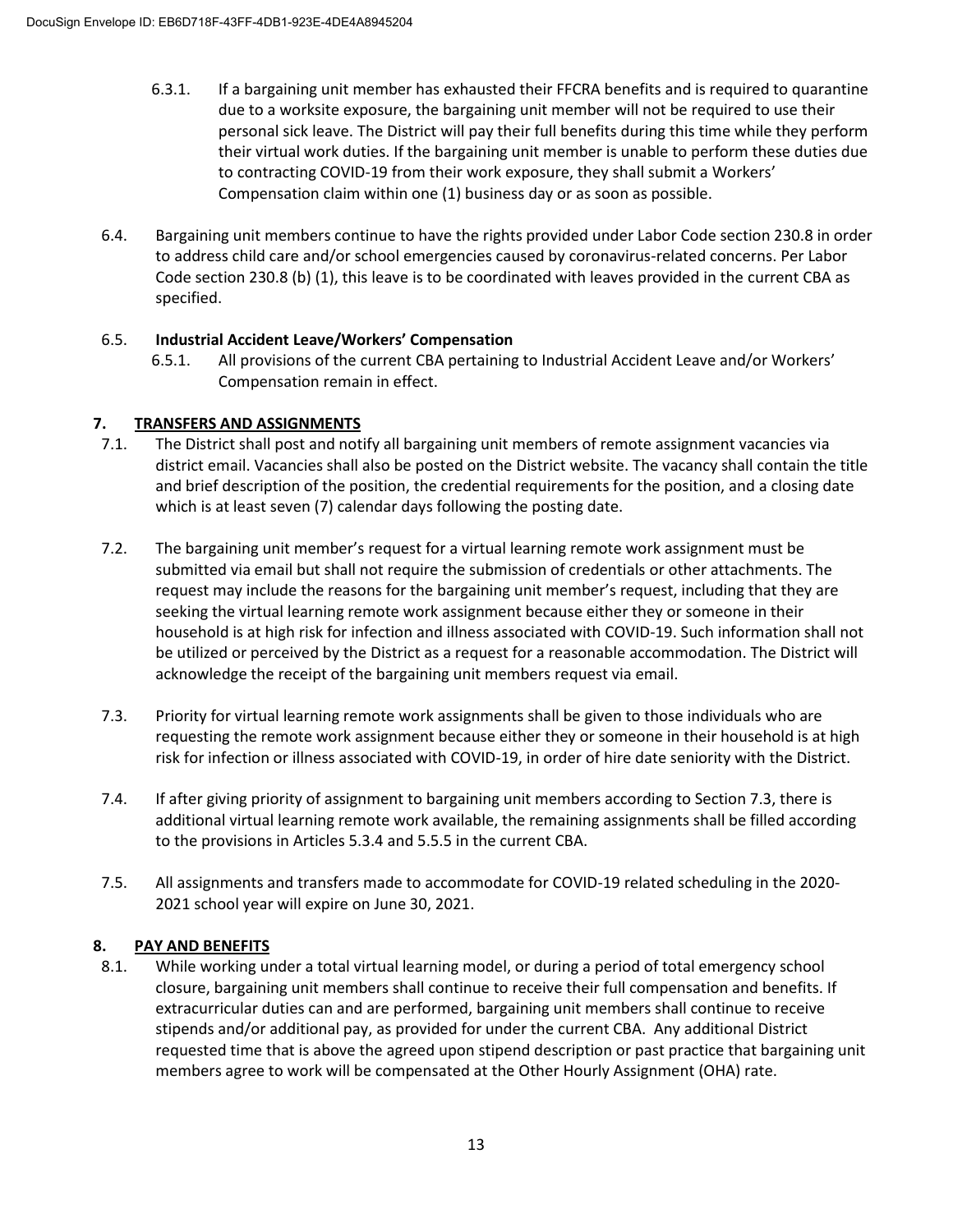- 8.2. Bargaining unit members shall receive a stipend of \$250 for costs incurred with working from home, increased personal data usage, and home internet upon completion of their virtual or hybrid learning duties. The stipend will be paid on or before December 31, 2020. An additional \$250 stipend will be paid if virtual learning continues throughout the school year and paid on or before the June 30, 2021, pay warrant.
- 8.3. Any bargaining unit members that provide substitute coverage for a virtual learning class, shall follow the provisions in Article 17.11 of the current CBA.

# **9. EVALUATION**

- 9.1. The period of time from the start of the school year through September 30, 2020 shall not be used to evaluate bargaining unit members in order to allow time for bargaining unit members and administrators to adjust to a new model of instruction. The evaluation process shall begin on October 1, 2020, with all observations and final evaluations concluded by the designated end date in the current CBA.
- 9.2. Evaluations during the 2020-2021 school year shall include the new observation form, and the former final evaluation form (see Appendix).

## **10. PUPIL PERSONNEL SERVICES STAFF AND OTHER STAFF NOT ASSIGNED A CLASS ROSTER**

10.1. All certificated bargaining unit members not assigned as a classroom teacher and other staff working in these positions (including, but not limited to counselors, librarians, speech-language pathologists, psychologists, social workers, teachers on special assignment, academic coaches, and nurses) shall maintain all physical distancing, face coverings and safety requirements in this MOU.

## **11. COVID-19 EXPOSURE AND COHORT/SCHOOL SITE CLOSURE**

- 11.1. Staff, administrators, and students who are sick are expected to remain home and shall not be permitted on a District site while sick.
- 11.2. During a period of quarantine, students will receive virtual learning. The following are protocols the District shall implement if warranted:
	- 11.2.1. If a staff member, administrator, student, or guardian who has been on a district worksite tests positive for COVID-19, all affected persons shall be quarantined for 14 days and closures or partial closures of the site or district may be warranted in compliance with the guidance from the CDPH.
	- 11.2.2. If a staff member, administrator, student, or guardian associated with a stable student cohort tests positive for COVID-19, the cohort(s) will immediately be notified and placed on a fourteen (14) day quarantine. The District or site administrator will ensure that the students will have a certificated teacher providing virtual learning instruction. The bargaining unit member, if medically able to do so, shall continue to provide instruction to the cohort during virtual learning. The bargaining unit member being quarantined will be provided at least one (1) duty free workday to plan and prepare for virtual learning. Until the members of the cohorts provide medical clearance to return to in-person learning.
	- 11.2.3. If two (2) or more of the total stable student cohorts at a specific school site have cases, or more than 5% of a school site is positive, then the site closes and will transition to virtual learning for a minimum of a fourteen (14) day quarantine, and will not resume in person until the members of the cohorts provide medical clearance to return to in-person learning.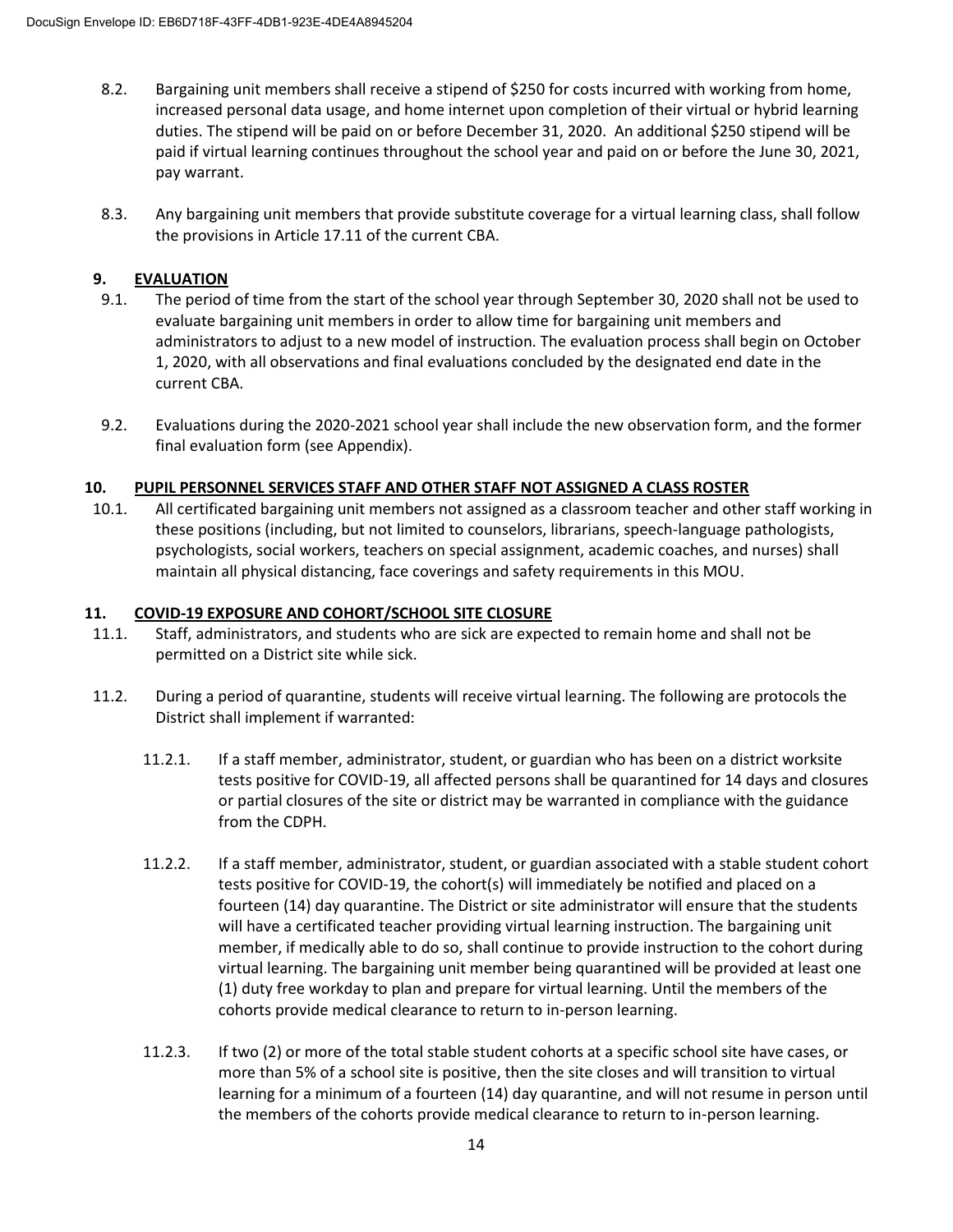- 11.2.4. If Yolo County is placed on the state watch list or 25% of the District school sites are closed within a fourteen (14) day period, then the District will transition to virtual learning. Yolo County's removal from the state watch list does not automatically instigate a transition to models that include in-person learning. This would require the District and Association's mutual agreement.
- 11.3. The District will work with the Yolo County Department of Health and Human Services to ensure that all staff and students being quarantined are given resources on how to properly quarantine and provide access to medical professionals if illness manifests itself.
- 11.4. Following a suspected case, all affected classroom spaces, worksites, rooms, school sites, or other District facilities shall be thoroughly cleaned and decontaminated prior to being re-opened for inperson learning or access to onsite workspaces.
- 11.5. The District shall communicate all decisions about closures and re-opening to all bargaining unit members district wide. Such communication shall be by email or by telephone.

### **12. TRAINING**

- 12.1. Consistent with federal, state, and local public health officer guidelines, all staff shall be trained in the following areas, including but not limited to:
	- 12.1.1. Reinforcing the importance of health and safety practices and protocols
	- 12.1.2. Cleaning and disinfecting protocols, cleaning supplies and equipment
	- 12.1.3. Physical distancing requirements, face coverings, and stable classroom cohort protocols
	- 12.1.4. Health screening protocols and procedures
	- 12.1.5. Protocols on responding to individuals who manifest symptoms associated with COVID-19 while at school
	- 12.1.6. Protocols on responding to individuals with a family member or someone in close contact with a student or staff member who tests positive for COVID-19
	- 12.1.7. Protocols on responding to a student or staff member testing positive for COVID-19
	- 12.1.8. Any other orders or guidelines in operation at a District site for which a bargaining unit member is expected to understand and comply with
- 12.2. The District shall provide appropriate software and training for bargaining unit members required to engage with students in a virtual setting.
- 12.3. The District shall provide a minimum of 72 hours' notice to all bargaining unit members of additional training opportunities. Bargaining unit members will be compensated using the Other Hourly Assignment (OHA) rate for attending these training opportunities.

### **13. ACCOMMODATION**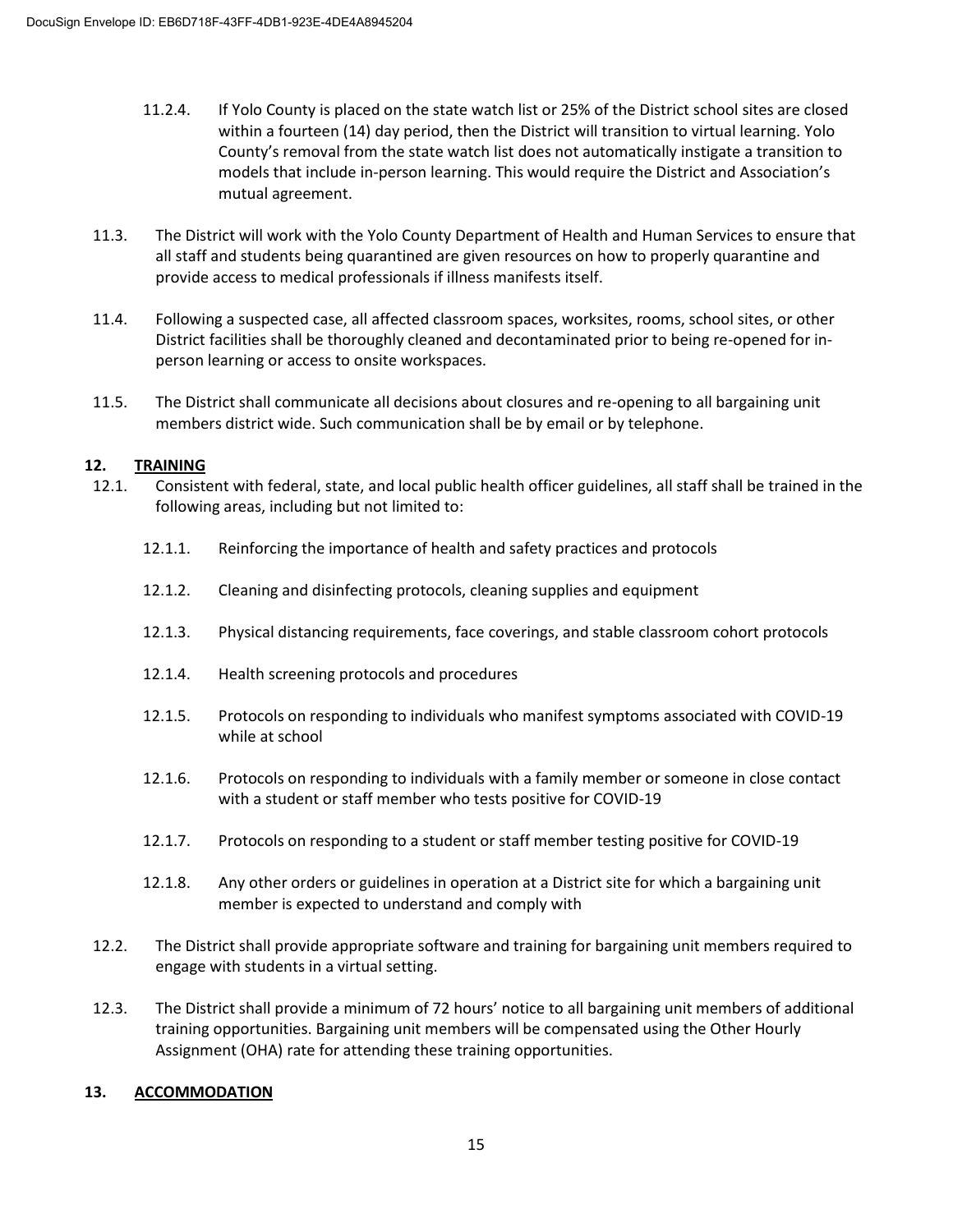- 13.1. The Parties acknowledge that the interactive accommodation process may be required to make work safe for employees with health conditions that heighten the risk of severe outcomes with COVID-19.
- 13.2. The District agrees to protect and support employees who are at higher risk for severe illness or who cannot safely distance from household contacts at higher risk by providing options such as virtual learning or working remotely.
- 13.3. If reasonable accommodations are not practicable, the District shall work with the employee to develop a flexible leave plan that endeavors to avoid exhausting the employee's earned leave.
- 13.4. The District agrees to initiate in a timely manner the process for employees whose medical doctor designates them as "high risk," "vulnerable," or equivalent terminology as related to exposure to COVID-19.
- 13.5. The District may provide reasonable accommodation for employees particularly vulnerable to COVID-19 due to a medical condition, including but not limited to:
	- 13.5.1. Providing additional or enhanced face coverings
	- 13.5.2. Placing physical barriers to separate the vulnerable employee from staff, students, or other individuals on campus
	- 13.5.3. Eliminating, reducing, or substituting less critical, non-essential job functions that create more risk of exposure
	- 13.5.4. Moving the employee workstations
	- 13.5.5. If available, transferring or reassigning the employee to a virtual learning assignment or an assignment with minimal daily contacts with others
- 13.6. When no reasonable accommodation can be reached, the District shall adhere to the provisions of the respective leave per the current CBA.

### **14. ACCESS LIMITATIONS AND ASSOCIATION RIGHTS**

14.1. The District shall develop and implement a plan to minimize access to school sites, and eliminate nonessential visitors, facility use permits, and volunteers.

### **15. GRIEVANCE**

- 15.1. All provisions of this MOU are subject to the negotiated grievance procedure in the current CBA.
- 15.2. During the 2020-2021 school year, any grievance concerning the Safety Protocols in this MOU, should be handled as expeditiously as possible. The bargaining unit member shall communicate in writing to their direct administrator any safety concerns. A written acknowledgment by the administrator of the safety grievance and communication of next steps shall occur within two (2) work days.

### **16. CONSULTATION RIGHTS AND RESERVE RIGHT TO FURTHER NEGOTIATE**

16.1. The District and Association agree to meet and confer monthly during the 2020-2021 school year to discuss textbooks, curricula, educational methods, standards, and assessments, with the goal of evaluating the instructional models being used and to improve student learning outcomes. The Parties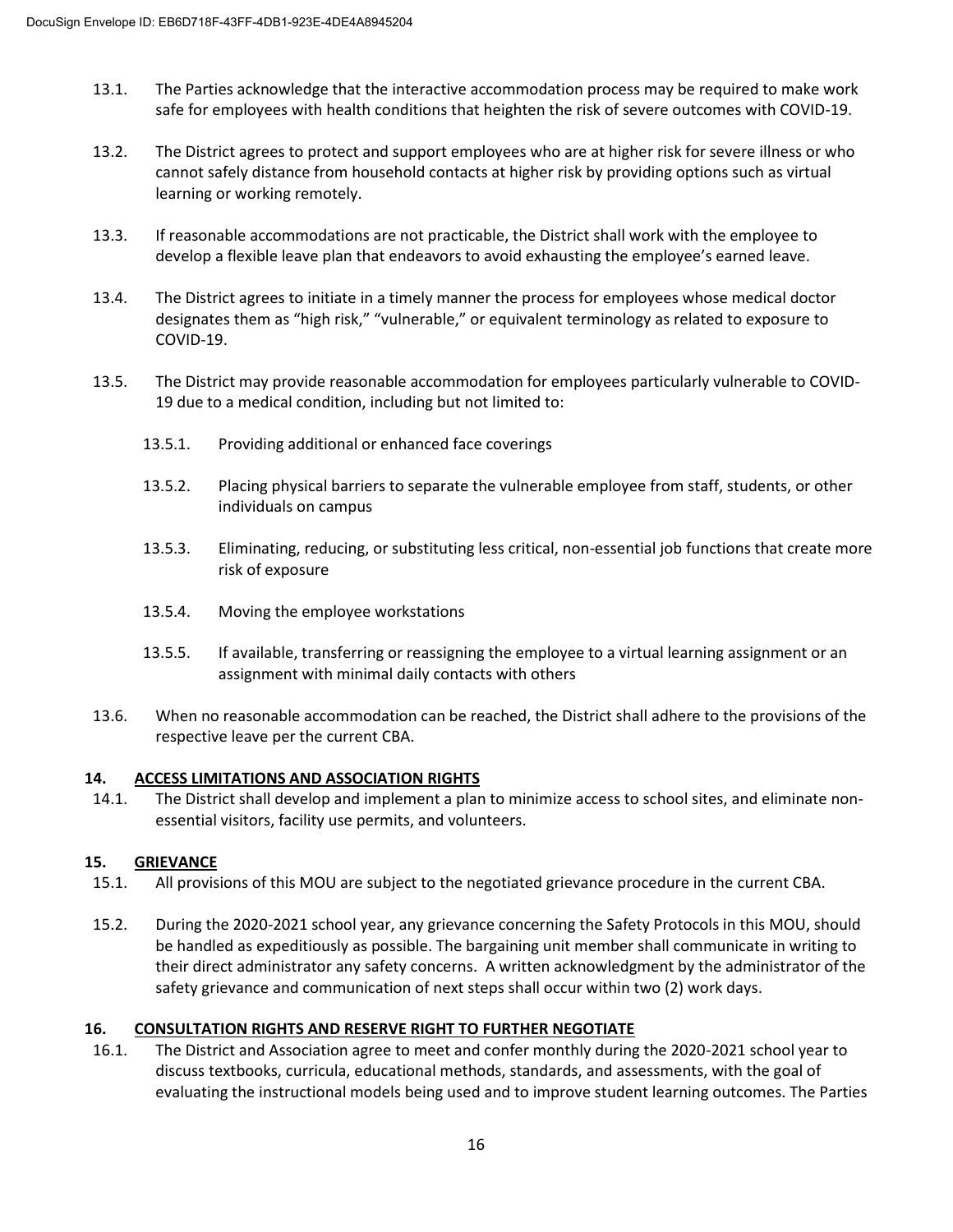shall each select four (4) representatives chosen by the Superintendent and Association President or their designees to meet virtually in this consultation committee.

- 16.2. The Parties shall meet to consult to provide meaningful input into the "School Site-Specific Protection Plan" before the District submits this to the Yolo County Office of Education, the Yolo County Department of Health and Human Services, posts it at all District sites, and shares it with all stakeholders. All "School Site-Specific Protection Plans" shall be provided to the Association President or designee at least 24 hours prior to being posted at work sites.
- 16.3. The District shall prepare a "Learning Continuity and Attendance Plan" for the 2020-2021 school year in consultation with and reflecting meaningful input from students, the Association, and parents. The District shall provide a copy of the "Learning Continuity and Attendance Plan" in draft format at least 24 hours prior to adoption of the plan by the Board of Trustees.
- 16.4. The District shall designate a staff liaison or liaisons to be responsible for responding to COVID -19 concerns. All staff should know who they are and how to contact them. The liaison should be trained to coordinate the documentation and tracking of possible exposure, in order to notify local health officials, staff and families in a prompt and responsible manner.
- 16.5. Due to the evolving nature of the pandemic, the Association reserves the right to negotiate safety and/or any impacts and effects related to the COVID-19 pandemic as needed.

#### **17. DURATION**

- 17.1. The Parties share joint interests in keeping communications open and working collaboratively for the benefit of students, staff, parents, and the District community as events continue to unfold during the pandemic.
- 17.2. This MOU establishes no past practice or precedent and shall be in effect upon ratification by both Parties. All components of the current CBA between the Association and District not addressed by the terms of this MOU shall remain in full effect. This MOU will expire on July 31, 2021, unless extended by mutual written agreement.

| <b>FOR THE ASSOCIATION:</b>        |           | <b>FOR THE DISTRICT:</b>                            |           |
|------------------------------------|-----------|-----------------------------------------------------|-----------|
| DocuSigned by:                     |           | DocuSigned by:                                      |           |
| anne Chism<br>6DE6C49D90264AC.     | 8/10/2020 | Norma Gouzales<br>9D955D9241604B8                   | 8/10/2020 |
| Anne Chism, WSTA Bargaining Chair  |           | Norma Gonzales, Assistant Superintendent of         |           |
|                                    |           | Human Resources                                     |           |
| DocuSigned by:                     |           | DocuSigned by:                                      |           |
| Alan Frantz<br>EF53C79DE4094ED     | 8/10/2020 | Stanley Mojsich<br>BD86639AE51F4CE                  | 8/10/2020 |
| Alan Frantz                        |           | <b>Stanley Mojsich</b>                              |           |
| DocuSigned by:<br>F55BB5654934497. | 8/10/2020 | DocuSigned by:<br>Matt dinsworth<br>CA665BEDE5E240E | 8/10/2020 |

DocuSigned by: brma Gonzales 8/10/2020 rma Gonzales, Assistant Superintendent of man Resources -DocuSigned by: 8/10/2020Inley Moisich DocuSianed by: hatt dinsworth  $8/10/2020$ 

Gwyneth Branin Mathew Ainsworth